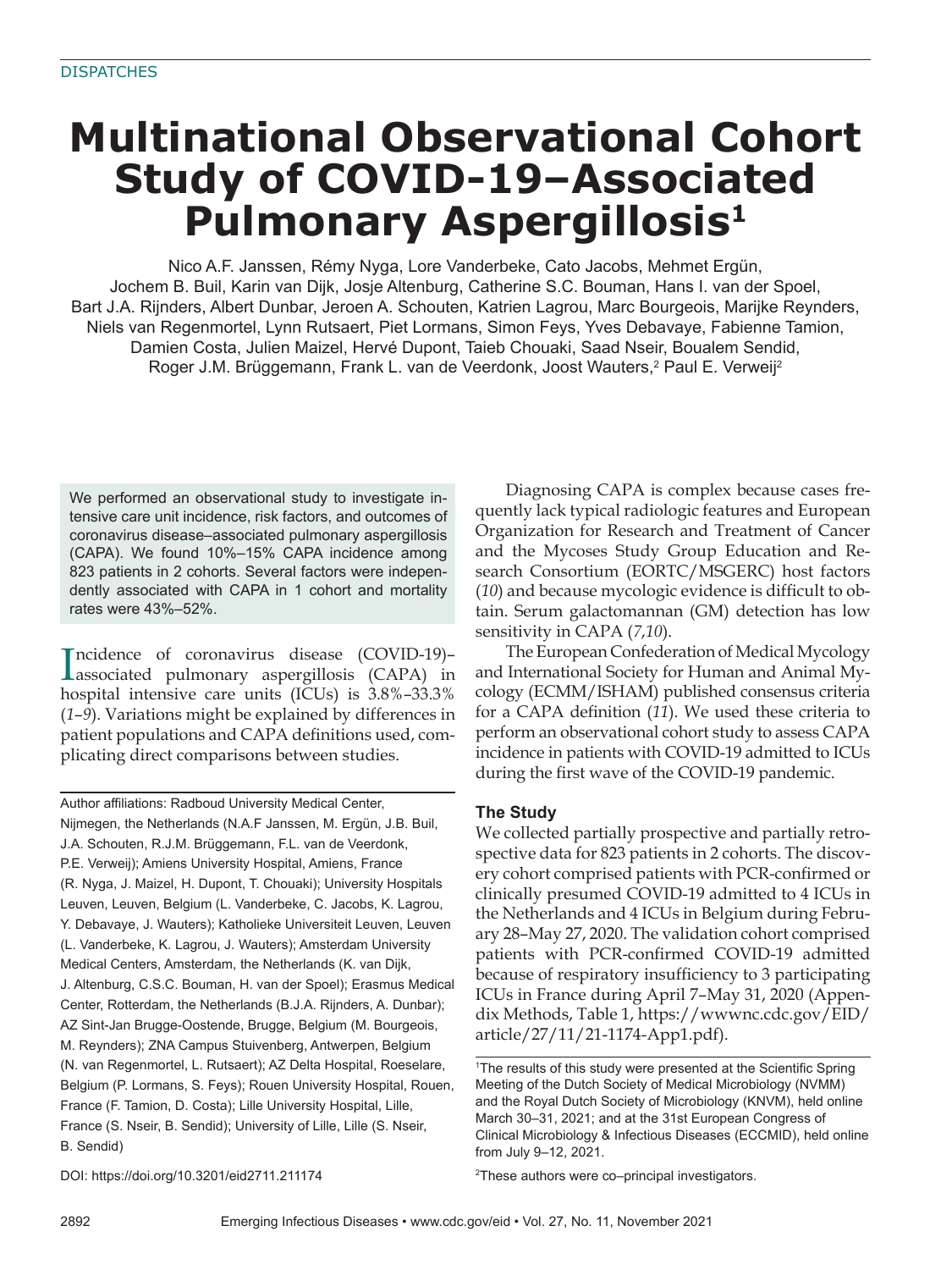| Characteristics                                | Total population, n = 519     | CAPA, $n = 42$               | CAPA excluded, n = 237      | p value   |
|------------------------------------------------|-------------------------------|------------------------------|-----------------------------|-----------|
| Age, y                                         | 64 (55-72)                    | 68 (61-73)                   | $65(57-71)$                 | 0.12      |
| Sex                                            |                               |                              |                             |           |
| F                                              | 141 (27)                      | 8(19)                        | 58 (24)                     |           |
| M                                              | 378 (73)                      | 34 (81)                      | 179 (76)                    | 0.56      |
| BMI, kg/m <sup>2</sup>                         | $27.2(24.4 - 31.0)$ ; n = 507 | 27.4 (23.6-30.2); $n = 40$   | 26.9 (24.4-30.9); $n = 231$ | 0.72      |
| Underlying conditions                          |                               |                              |                             |           |
| Cardiovascular diseaset                        | 291 (56)                      | 25(60)                       | 130 (55)                    | 0.62      |
| Diabetes mellitus                              | 139 (27)                      | 9(21)                        | 61 (26)                     | 0.70      |
| Asthma                                         | 37(7)                         | 1(2)                         | 19(8)                       | 0.33      |
| <b>COPD</b>                                    | 44 (9)                        | 8(19)                        | 19(8)                       | 0.042     |
| Liver cirrhosis                                | 6(1)                          | 0                            | 2(0.8)                      | 1.00      |
| Rheumatological disease                        | 31(6)                         | 5(12)                        | 14(6)                       | 0.18      |
| <b>HIV/AIDS</b>                                | 6(1)                          | 3(7)                         | 1(0.4)                      | 0.011     |
| Solid organ malignancy                         | 28(5)                         | 3(7)                         | 11(5)                       | 0.45      |
| EORTC/MSGERC host factors                      |                               |                              |                             |           |
| Any‡                                           | $70(16)$ ; n = 426            | $13(33)$ ; n = 39            | $31(19)$ ; n = 166          | 0.053     |
| Recent neutropenia§                            | $7(2)$ ; n = 413              | $1(3)$ ; n = 38              | $5(3)$ ; n = 156            | 1.00      |
| Hematologic malignancy                         | 18(4)                         | 4(10)                        | 9(4)                        | 0.11      |
| Receipt of allogeneic SCT                      | $4(0.8)$ ; n = 516            | 0                            | $3(1)$ ; n = 236            | 1.00      |
| Receipt of SOT                                 | 6(1)                          | 1(2)                         | 2(0.8)                      | 0.39      |
| Systemic corticosteroids <30 d before          | $38(9)$ ; n = 430             | $7(18)$ ; n = 39             | $14(9)$ ; n = 160           | 0.14      |
| ICU admission, any dose                        |                               |                              |                             |           |
| T or B cell immunosuppressants other           | $31(6)$ ; n = 514             | 7(17)                        | $12(5)$ ; n = 233           | 0.014     |
| than corticosteroids <90 d before ICU          |                               |                              |                             |           |
| admission                                      |                               |                              |                             |           |
| Inherited severe immunodeficiency              | $0; n = 517$                  | 0                            | $0: n = 236$                | NA.       |
| <b>ICU</b> treatment data                      |                               |                              |                             |           |
| Invasive mechanical ventilation                | 423 (82); $n = 517$           | 40 (98); $n = 41$            | 225 (95)                    | 0.70      |
| No. invasive ventilation days¶                 | $14 (9 - 24)$ ; n = 395       | 16 (13–27); $n = 37$         | $18(11-30)$ ; n = 212       | 0.98      |
| RRT during ICU admission                       | $93(18)$ ; n = 516            | 17(41)                       | 44 (19); $n = 236$          | 0.004     |
| Systemic corticosteroids during ICU            | $216(42)$ ; n = 516           | 20(48)                       | 131 $(56)$ ; n = 236        | 0.40      |
| admission                                      |                               |                              |                             |           |
| Outcome data                                   |                               |                              |                             |           |
| <b>ICU</b> death                               | $154(30)$ ; n = 518           | 22(52)                       | 81 (34)                     | 0.036     |
| ICU LOS, d#                                    | $14(8-24)$ ; n = 491          | 18 (12-27); $n = 39$         | 20 (12-32); $n = 222$       | 0.84      |
| Mycologic diagnostic tests                     |                               |                              |                             |           |
| Serum GM OD > 0.5, no. positive (%);           | $3(2)$ ; $134/176$            | 3(11); 28/28                 | 0; 106/148                  | <b>NA</b> |
| no. values reported/no. performed              |                               |                              |                             |           |
| Serum GM OD**                                  | $0.10(0.10-0.10)$ ; n = 134   | $0.10(0.06 - 0.14)$ ; n = 28 | $0.10(0.10-0.10); n = 106$  | 0.95      |
| Positive BALF/BL culture                       | $17(10)$ ; n = 166            | 17 (42); $n = 41$            | $0: n = 125$                | NA.       |
| BALF/BL GM OD >1.0, no. positive               | 32 (19); 90/166               | 32 (78); 34/41               | 0; 55/125                   | <b>NA</b> |
| (%); no. OD values reported/no.                |                               |                              |                             |           |
| <b>BL/BALF</b> performed                       |                               |                              |                             |           |
| BALF/BL GM OD**                                | $0.20(0.10-1.50)$ ; n = 90    | $1.80(1.00-3.90)$ ; n = 35   | $0.10(0.10-0.20)$ ; n = 55  | < 0.001   |
| Positive BALF/BL PCR, any C <sub>t</sub> , no. | $9(5)$ ; 11/166               | 7 (17); 7/41                 | $2(2)$ ; 4/125††            | <b>NA</b> |
| positive (%); no. reported/no. tested          |                               |                              |                             |           |
| Days between ICU admission and first           | <b>NA</b>                     | $6(3-9)$ ; n = 41            | <b>NA</b>                   | <b>NA</b> |
| positive mycologic test <sup>++</sup>          |                               |                              |                             |           |
|                                                |                               |                              |                             |           |

**Table 1.** Demographic, clinical, and mycologic characteristics of the discovery cohort in a multinational observational study of COVID-19–associated pulmonary aspergillosis in 3 countries in Europe, 2020\*

\*Data are presented as no. (%) or median (IQR) unless otherwise indicated. Continuous variables were compared by Mann-Whitney U test, categorical variables by Fisher exact test with omission of missing data, unless stated otherwise. Total percentages might not equal 100% because of rounding. Bold text indicates statistical significance. BAL, bronchoalveolar lavage; BALF, BAL fluid; BL, bronchial lavage; BMI, body mass index; CAPA, COVID-19– associated pulmonary aspergillosis; COPD, chronic obstructive pulmonary disease; COVID-19, coronavirus disease; Ct, cycle threshold; CT, computed tomography; ECMO, extracorporeal membrane oxygenation; EORTC/MSGERC, European Organization for Research and Treatment of Cancer and the Mycoses Study Group Education and Research Consortium; GM, galactomannan; ICU, intensive care unit; IQR, interquartile range; LOS, length of stay; NA, not applicable; NBL, nonbronchoscopic lavage; OD, optical density; RRT, renal replacement therapy; SCT, stem cell transplantation; SOT, solid organ transplant.

†Includes hypertension

‡Includes any use of systemic corticosteroids before ICU admission; If data on one or more EORTC host factors were missing, then data were regarded as missing for this variable.

§Neutropenia includes absolute neutrophil count of <0.5 × 10<sup>9</sup> cells/L for >10 d.

¶If transferred to another hospital from ICU and still on ventilatory support of any kind, duration of invasive mechanical ventilatory support was regarded as missing data and not included in the analyses. The same holds true for those who received a tracheostomy for a prolonged weaning trajectory. #Data on ICU LOS were regarded as missing if transfer to another hospital was the reason for ICU discharge because exact ICU LOS was unknown.

\*\*When multiple values were reported for 1 patient, the median of these values was used for further calculations.

††Positive PCR with Ct values >36 as only positive mycologic criterion.

‡‡Mycologic test considered a criterion for proven, probable, or possible CAPA according to the 2020 European Confederation for Medical Mycology/International Society for Human and Animal Mycology classification (*11*).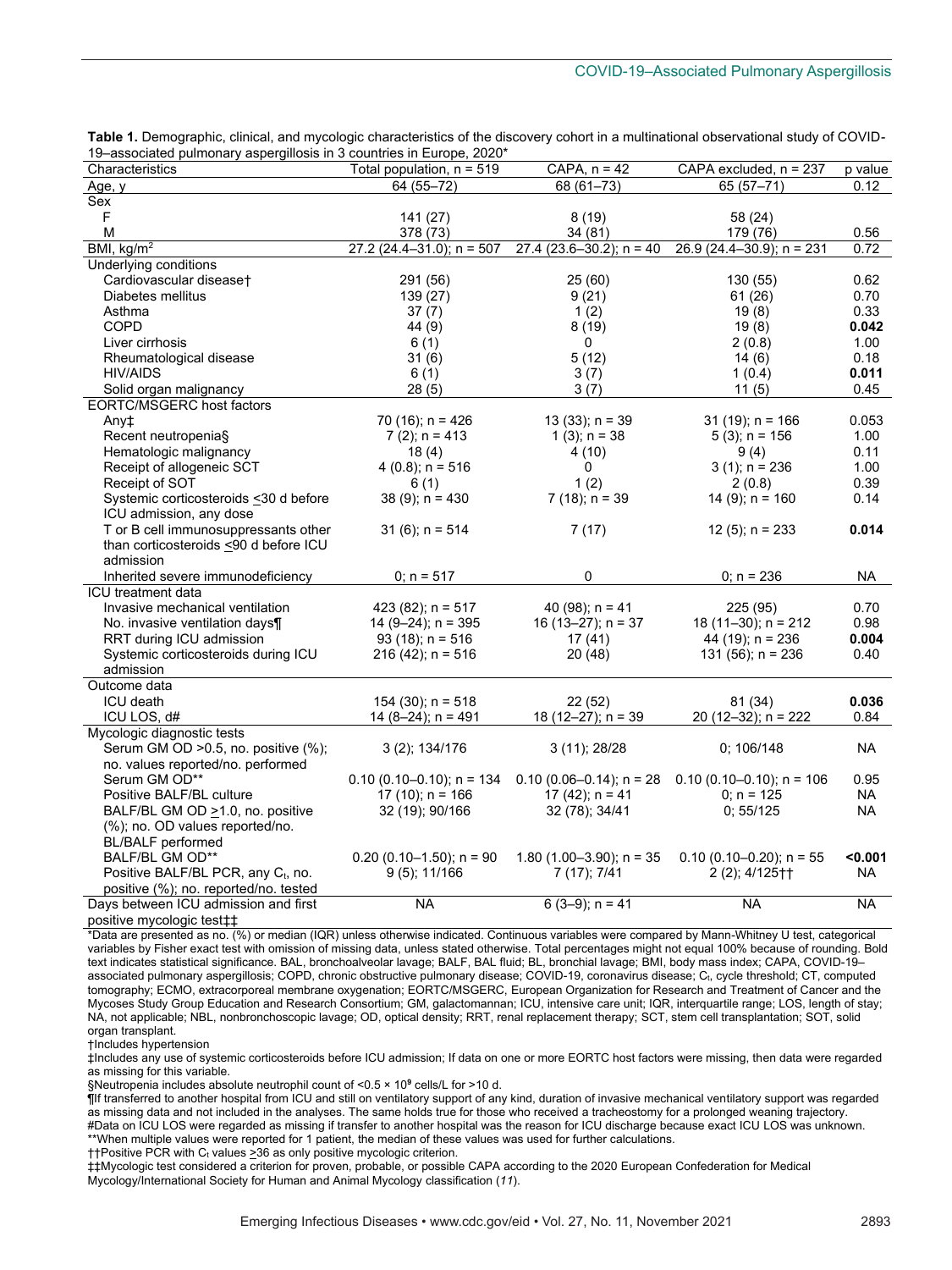#### **DISPATCHES**

We applied ECMM/ISHAM classification criteria for CAPA (*11*). We considered bronchial lavage (BL) equivalent to bronchoalveolar lavage (BAL). We assumed all CAPA classified patients demonstrated clinical factors and radiographic abnormalities. We defined 3 patient groups: CAPA, CAPA-excluded, and CAPA not classifiable (Figure 1; Appendix).

We included 519 patients in the discovery cohort; median age was 64 years, 73% were male, and 82% required invasive mechanical ventilation during ICU admission (Table 1; Appendix Table 2, 3, 4). Among patients in the discovery cohort, 279 (54%) were classifiable: 6 (2%) as CAPA proven, 32 (12%) as probable CAPA, and 4 (1%) as possible CAPA (Figure 1, panel A; Appendix Results, Tables 5, 6). CAPA incidence among classifiable patients was 15% (42/279); 85% were CAPAexcluded. Among patients in the discovery cohort, 46% (240/519) were not classifiable, including 3 who did not fulfill the criteria for possible CAPA (Figure 1, panel A). In patients with any EORTC/MSGERC host factor, CAPA incidence was 30% (13/44), compared with 16%  $(26/161)$  in patients with no host factors ( $p = 0.053$ ).

Chronic obstructive pulmonary disease (COPD;  $p = 0.04$ ) and HIV/AIDS ( $p = 0.01$ ) were more prevalent in CAPA patients (Table 1; Appendix Table 2). Among CAPA patients, 33% had  $\geq$ 1 EORTC/ MSGERC host factor, compared with 19% of CAPAexcluded patients ( $p = 0.053$ ). Corticosteroid use was not more prevalent in the CAPA group ( $p = 0.14$ ), in contrast to other immunosuppressant drugs (p = 0.01). In logistic regression analysis, corticosteroid use at any dose before or during ICU admission was not independently associated with CAPA development. However, COPD, HIV/AIDS, and use of other immunosuppressant drugs before ICU admission were associated with CAPA (Appendix Figure 1, panel A).

Among CAPA patients who underwent BAL or BL, *Aspergillus* culture was positive in 42%, GM was positive (optical density [OD] >1.0) in 78%, and *Aspergillus* PCR was positive in 17%. Among CAPA patients who underwent nonbronchoscopic lavage, 67% had positive cultures. Serum GM was positive in 11% of tested CAPA patients. Median time between ICU admission and first positive mycologic test was 6 (interquartile range [IQR] 3–9) days (Table 1; Appendix Table 7).

The proportion of patients receiving systematic corticosteroid treatment in ICUs was not



**Figure 1.** Flowchart of the study inclusion process for a multinational observational study of CAPA in 3 countries in Europe, 2020. A) Discovery cohort; B) validation cohort. For further analyses, patients with proven, probable, and possible CAPA were designated to the CAPA group. Patients were classified to the CAPA excluded group when they had  $\geq 1$  negative mycological test according to 2020 ECMM/ISHAM classification consensus criteria (*11*). Patients who did not undergo any of the mycological tests were designated to the CAPA not classifiable group. \*Value includes 6 patients in whom CAPA was excluded at the time of autopsy. CAPA, COVID-19– associated pulmonary aspergillosis; COVID-19, coronavirus disease; ECMM/ISHAM, European Confederation for Medical Mycology/ International Society for Human and Animal Mycology; ICU, intensive care unit.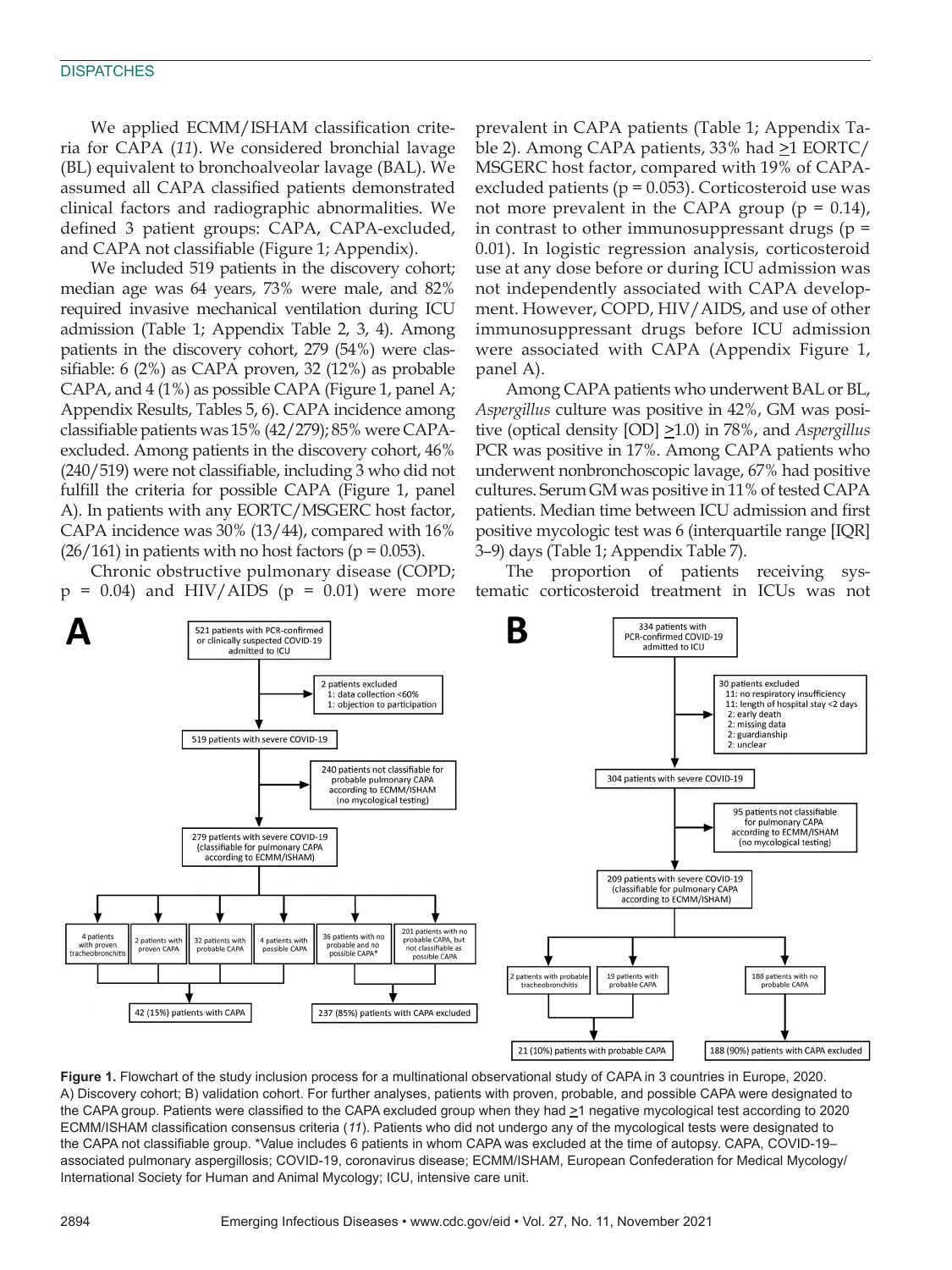significantly different between CAPA and CAPAexcluded groups ( $p = 0.40$ ), nor was corticosteroid dose (p = 0.88) (Table 1; Appendix Table 4). Antifungal treatment was administered to 16% (83/519) of patients, 88% of CAPA patients, and 15% of CAPAexcluded patients (Appendix Table 8). ICU mortality rates were significantly higher in CAPA patients (52%) than in CAPA-excluded patients  $(34%)$  (p = 0.04; Table 1; Appendix Table 4); mortality rates were 67% for patients with positive serum GM. CAPA patients demonstrated reduced survival ( $p = 0.02$ ) (Figure 2, panel A); estimated median survival was 42 days after ICU admission. When correcting for covariates, CAPA was not independently associated with ICU mortality rates, but older age and acute kidney injury (AKI) during ICU stay were (Appendix Figure 1, panel B).

We included 304 patients in the validation cohort (Figure 1, panel B); median age was 63 years, 25% were male, and 76% required invasive mechanical ventilation (Table 2; Appendix Tables 9, 10). Ultimately, 209/304 (69%) patients were classifiable for CAPA: 21 (10%) probable CAPA and 188 (90%) CAPA excluded (Figure 1, panel B; Appendix Results, Tables 5, 11). Among patients with EORTC/MSGERC host factors, CAPA incidence was 13% (3/23), compared with 10% (18/186) among patients without host factors ( $p = 0.71$ ).

All 21 probable CAPA patients were female; cardiovascular disease, excluding hypertension (p  $= 0.02$ ), and bronchiectasis ( $p = 0.03$ ) were more prevalent in this group (Table 2; Appendix Table 9). Use of corticosteroids before or during ICU admission or other immunosuppressant drugs before ICU admission were not independently associated with CAPA (Appendix Figure 1, panel C). In the validation cohort, 19% received antifungal treatment;

57% of the CAPA group received antifungal treatment (Appendix Table 8).

Corticosteroid use during ICU stay was not significantly different between the CAPA and CAPAexcluded groups ( $p = 0.82$ ) in the validation cohort. ICU mortality rates were higher in the CAPA group than the CAPA-excluded group  $(43\% \text{ vs. } 25\%; \text{ p} =$ 0.12) (Table 2; Figure 2, panel B; Appendix Table 10). The ICU mortality rate was 50% in patients with positive serum GM. CAPA was not independently associated with ICU death, but older age and AKI during ICU admission were (Appendix Table 10, Figure 1, panel D).

#### **Conclusions**

We found CAPA incidence was 10%–15%, corresponding to the 14%–19% reported in other studies (*8*,*9*). Discovery cohort CAPA incidence was similar to influenza-associated pulmonary aspergillosis (IAPA) incidence in ICUs (*12*,*13*). CAPA seems to develop later after ICU admission than IAPA. Median time to first positive mycologic test in our study was 6 days after ICU admission, similar to other studies reporting 4–8 days (*7*–*9*) but in contrast to the median 3 days reported for IAPA (*12*,*14*).

Corticosteroids were not associated with CAPA in our study, consistent with previous reports (*7*–*9*), but contrasting associations seen with invasive pulmonary aspergillosis (IPA) and IAPA (*12*). This finding might be explained by possible dual effects of corticosteroids in COVID-19, impairing anti-*Aspergillus* immunity while simultaneously ameliorating the hyperinflammatory immune dysregulation and associated tissue damage conducive to IPA.

We found CAPA ICU mortality rates were 43%–52%, in line with previous reports (*7*–*9*) and



**Figure 2.** Kaplan-Meier survival curves comparing patients with CAPA and those classified as CAPA excluded in a multinational observational study. A) Discovery cohort; B) validation cohort. Survival analysis performed by using Mantel-Cox log rank test. Survival over time differs significantly in the discovery cohort ( $n = 279$ ); median estimated survival in the CAPA group is 42.0 days ( $p = 0.015$  by log rank test). In the validation cohort (n = 209), survival over time is not significantly different between the 2 groups (p = 0.065 by log rank test). CAPA, COVID-19–associated pulmonary aspergillosis; COVID-19, coronavirus disease; ICU, intensive care unit.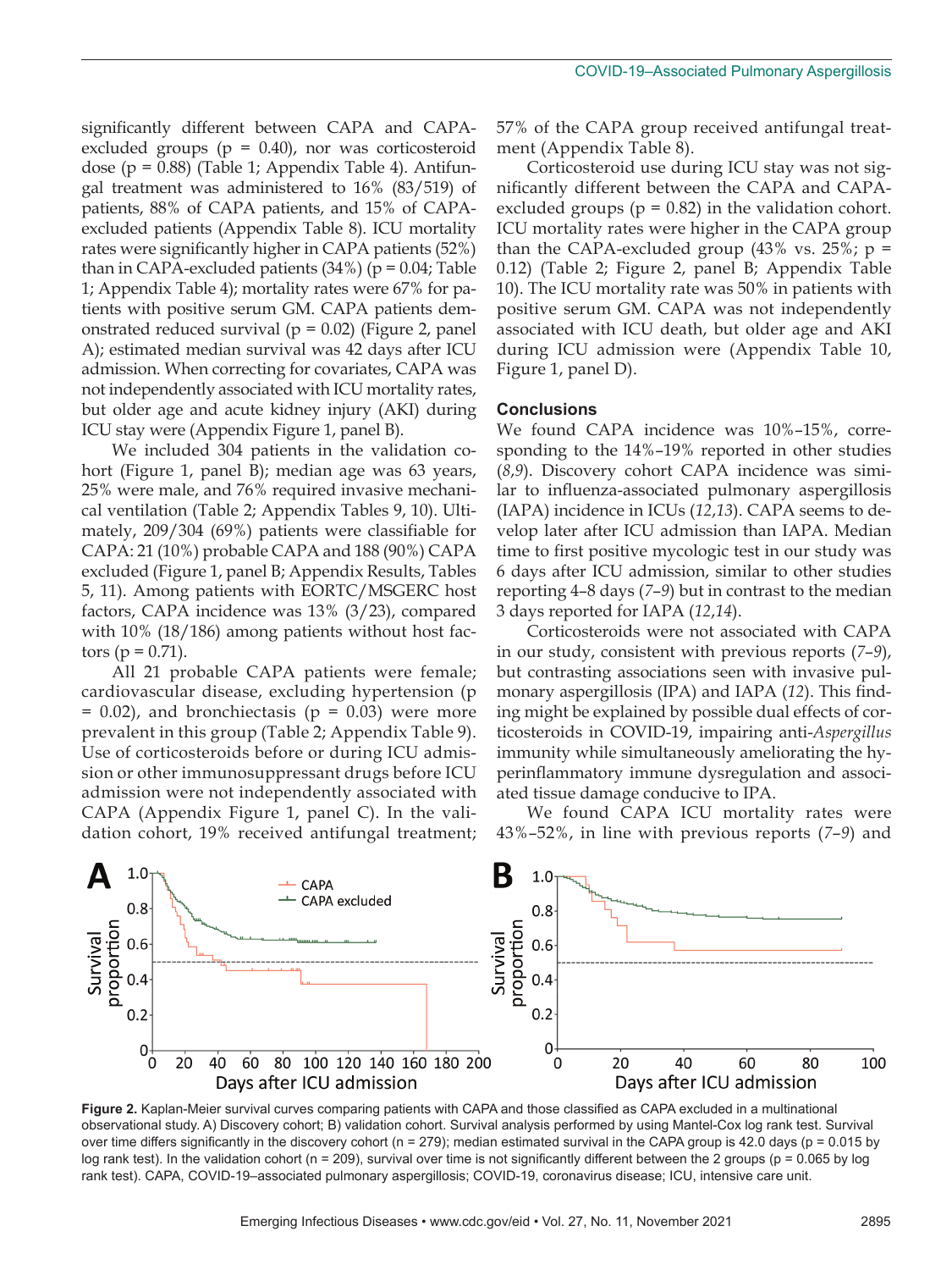#### **DISPATCHES**

rates, but CAPA patients in the validation cohort Figure 2).

comparable to those for IAPA (*12*). We could who received antifungal treatment demonstrated not assess antifungal treatment effects on mortality a trend toward improved survival (Appendix

| Table 2. Demographic, clinical, and mycologic characteristics of the validation cohort in a multinational observational study of COVID- |
|-----------------------------------------------------------------------------------------------------------------------------------------|
|                                                                                                                                         |
| 19–associated pulmonary aspergillosis in 3 countries in Europe, 2020*                                                                   |

| Characteristics                       | Total population, n = 304     | $CAPA, n = 21$               | CAPA excluded, n = 188        | p value   |
|---------------------------------------|-------------------------------|------------------------------|-------------------------------|-----------|
| Age, y                                | 63 (55-71)                    | $67(59 - 75)$                | 62 (53-69)                    | 0.06      |
| Sex                                   |                               |                              |                               |           |
| F                                     | 227 (75)                      | 21 (100)                     | 141 (75)                      |           |
| M                                     | 77 (25)                       | 0                            | 47 (25)                       | 0.005     |
| BMI, $\text{kg/m}^2$                  | $30.0$ (26.0-34.4); n = 296   | $30.2$ (26.1-32.8); n = 20   | $30.0$ (26.4-34.5); n = 185   | 0.84      |
| Underlying conditions                 |                               |                              |                               |           |
| Active hematologic malignancy         | 10(3)                         | 0                            | 6(3)                          | 1.00      |
| Cardiovascular diseaset               | 185 (61)                      | 17 (81)                      | 112(60)                       | 0.06      |
| Diabetes mellitus                     | 92(30)                        | 9(43)                        | 62 (33)                       | 0.47      |
| Asthma                                | 22(7)                         | 2(10)                        | 12(6)                         | 0.64      |
| <b>COPD</b>                           | 20(7)                         | 2(10)                        | 12(6)                         | 0.64      |
| Liver cirrhosis‡                      | 5(2)                          | 2(10)                        | 2(1)                          | 0.051     |
| Autoimmune disease                    | 16(5)                         | 2(10)                        | 11(6)                         | 0.63      |
| <b>HIV/AIDS</b>                       | 3(1)                          | $\mathbf 0$                  | 1(0.5)                        | 1.00      |
| Active solid organ malignancy         | 4(1)                          | 1(5)                         | 3(2)                          | 0.35      |
| <b>Bronchiectasis</b>                 | 5(2)                          | 2(10)                        | 1(0.5)                        | 0.027     |
| EORTC/MSGERC host factors             |                               |                              |                               |           |
| Any§                                  | 35(12)                        | 3(14)                        | 20(11)                        | 0.71      |
| Recent neutropenia¶                   | $0: n = 303$                  | 0                            | $0: n = 187$                  | <b>NA</b> |
| Hematological malignancy              | 10(3)                         | 0                            | 6(3)                          | 1.00      |
| Receipt of SOT                        | 9(3)                          | 1(5)                         | 5(3)                          | 0.48      |
| Corticosteroids > 0.3 mg/kg for       | 17(6)                         | 2(10)                        | 10(5)                         | 0.34      |
| >3 wks within previous 60 d           |                               |                              |                               |           |
| Other immunosuppressants              | 23(8)                         | 2(10)                        | 16(9)                         | 0.70      |
| <90 d before ICU admission            |                               |                              |                               |           |
| <b>ICU</b> treatment data             |                               |                              |                               |           |
| Invasive mechanical ventilation       | $228(76)$ ; n = 302           | 19 (95); $n = 20$            | 168 (89)                      | 0.70      |
| No. invasive ventilation days         | $15(9-25)$ ; n = 212          | 18 (13-25); $n = 17$         | $15(9-25)$ ; n = 157          | 0.21      |
| <b>RRT</b>                            | 64 (21); $n = 303$            | 11 (55); $n = 20$            | 47 (25)                       | 0.008     |
| Systemic corticosteroids during       | $147(49)$ ; n = 303           | 11(52)                       | $106(57)$ ; n = 187           | 0.82      |
| ICU admission                         |                               |                              |                               |           |
| Outcome data                          |                               |                              |                               |           |
| ICU death                             | 69 $(23)$ ; n = 299           | 9(43)                        | 46 (25); $n = 185$            | 0.12      |
| ICU LOS, d#                           | 14 (8-26); $n = 295$          | 22 (12-35); $n = 20$         | $18(10-28)$ ; n = 183         | 0.27      |
| Mycologic diagnostic tests            |                               |                              |                               |           |
| Serum GM OD > 0.5                     | 4 (2); $n = 172**$            | $4(22)$ ; n = 18             | $0: n = 154 +$                | <b>NA</b> |
| Serum GM OD                           | $0.07$ (0.04-0.12); n = 172** | $0.10(0.06 - 0.34)$ ; n = 18 | $0.06$ (0.04-0.11); n = 154†† | 0.008     |
| Positive BALF culture                 | 11 $(8)$ ; n = 135            | 11 $(52)$ n = 21             | $0: n = 114$                  | <b>NA</b> |
| BALF GM OD >1.0                       | $13(11)$ ; n = 123            | $13(62) n = 21$              | $0: n = 102$                  | NA.       |
| BALF GM OD‡‡                          | $0.12$ (0.05-0.32); n = 123   | 1.10 (0.12–3.06); $n = 21$   | $0.11(0.05 - 0.18)$ ; n = 102 | < 0.001   |
| Positive BALF PCR, any C <sub>t</sub> | $8(13)$ ; n = 64              | $8(53)$ ; n = 15             | $0: n = 49$                   | <b>NA</b> |
| Serum β-D-glucan value                | $37(20)$ ; n = 184            | $8(42)$ ; n = 19             | 29 (18); $n = 160$            | 0.030     |
| $\geq$ 80 pg/mL                       |                               |                              |                               |           |
| Serum β-D-glucan value§§              | $31(13-60)$ ; n = 184         | $34(31-156)$ ; n = 19        | 31 (10-59); $n = 160$         | 0.055     |

\*Data are presented as no. (%) or median (IQR), unless stated otherwise. Continuous variables were compared by Mann-Whitney U test, categorical variables by Fisher exact test with omission of missing data, unless stated otherwise. Total percentages might not equal 100% because of rounding. Bold text indicates statistical significance. BAL, bronchoalveolar lavage; BALF, BAL fluid; BL, bronchial lavage; BMI, body mass index; CAPA, COVID-19– associated pulmonary aspergillosis; COPD, chronic obstructive pulmonary disease; COVID-19, coronavirus disease; Ct, cycle threshold; CT, computed tomography; ECMO, extracorporeal membrane oxygenation; EORTC/MSGERC, European Organization for Research and Treatment of Cancer and the Mycoses Study Group Education and Research Consortium; ICU, intensive care unit; IQR, interquartile range; GM, galactomannan; LOS, length of stay; NA, not applicable; OD, optical density; RRT, renal replacement therapy; SAPS, simplified acute physiology score; SOT, solid organ transplant; TBA, tracheobronchial aspirate.

†Includes Factor V Leiden mutation and hypertension.

‡Includes hemochromatosis.

§Includes use of any systemic corticosteroids. We did not assess receipt of an allogeneic stem cell transplant, presence of an inherited severe

immunodeficiency, and presence of acute graft-versus-host disease.

¶Neutropenia includes absolute neutrophil count of <0.5 × 10**<sup>9</sup>** /L for >10 d. #Data on ICU LOS were regarded as missing if still admitted at the time of data entry or if transfer to another hospital was the reason for ICU discharge. \*\*Serum GM performed in 173 patients, including 1 patient with an unknown result.

††Serum GM values known for 154 patients, unknown value in 1 patient.

‡‡One value of >6.0 entered as 6.0.

§§One value of >500 pg/mL entered as 500 pg/mL.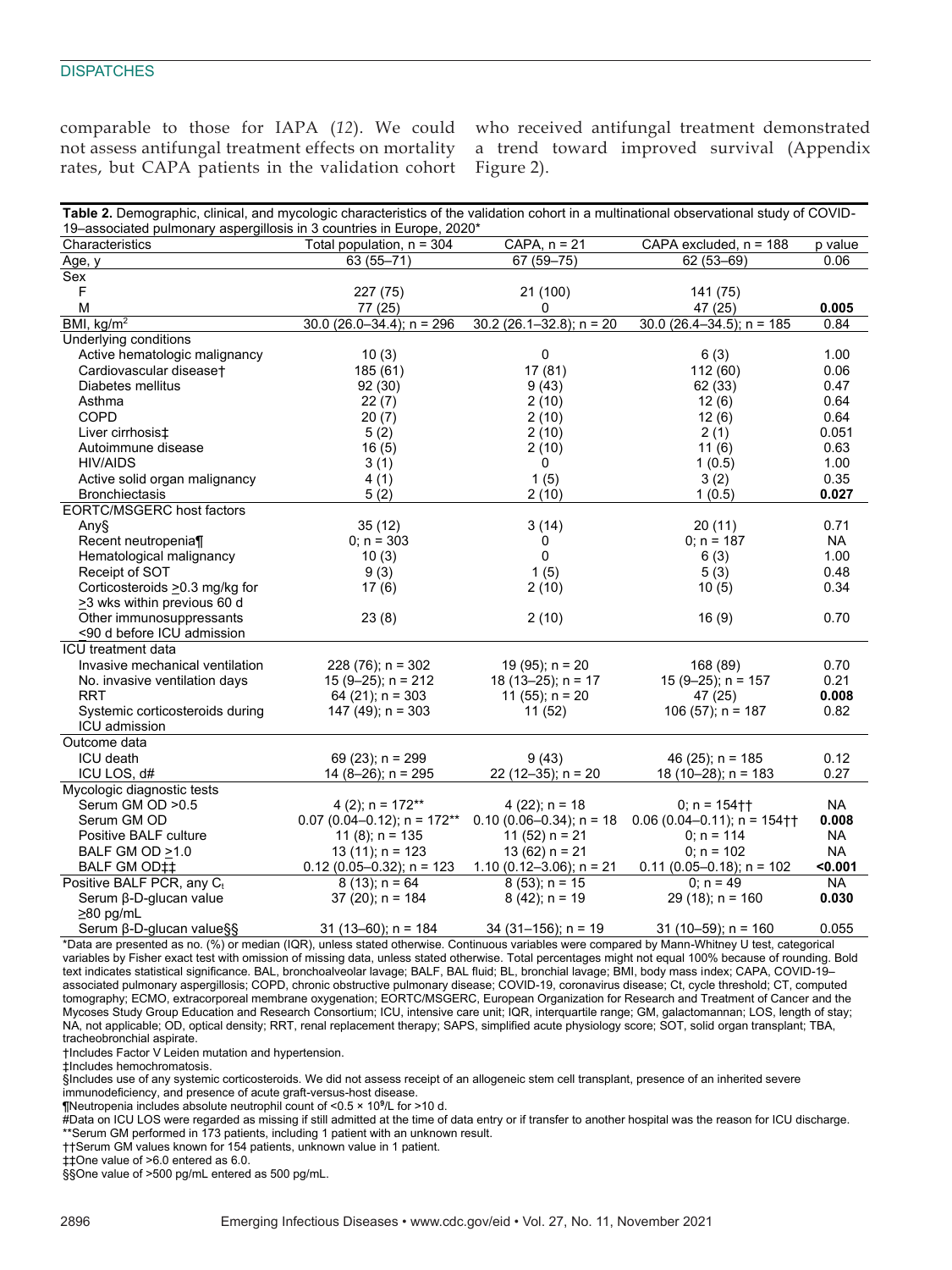The first limitation of our study is that assuming clinical and imaging factors were available for all patients classified with CAPA possibly led to overreporting of CAPA. Excluding CAPA based on 1 negative mycologic test might have led to underreporting. Another limitation was that patients undergoing mycologic workup were likely more severely ill, which becomes apparent when comparing baseline and outcome data of the CAPA not classifiable group to the other 2 groups (Appendix Tables 5–12). Several classifications have been published or updated after we initiated this study; therefore, not all diagnostic modalities were evaluated, and we used some terms, such as BAL and BL, interchangeably (*11*,*15*).

In conclusion, we report CAPA incidence of 10%– 15% in COVID-19 patients admitted to ICUs, CAPA ICU mortality rates of 43%–52%, and decreased survival over time. Clinicians should be aware of CAPA and that underlying factors, including COPD, immunosuppressant drugs other than corticosteroids, and HIV/AIDS, can increase the risk for CAPA.

### **Acknowledgments**

We sincerely thank all the patients included in this study. We thank all colleagues in the participating centers for submitting their data. We thank Maeve van den Aakster, Burak Atasever, Aleid Breuning, Elena Decat, Joke Denolf, Ruben De Rouck, Laura De Velder, Willemijn van der Kleij, Gideon Saelman, Evi Smeyers, Manon Vanbellinghen, and Lauren Van der Sloten for their support in data entry.

L.V. reports grants from the Research Foundation Flanders during the study period and nonfinancial support from Gilead Sciences and Pfizer for work outside the submitted study. J.B.B. reports grants from F2G, Gilead Sciences, and Thermo Fisher Scientific for work outside the submitted study. B.J.A.R. reports grants from Gilead Sciences for work outside the submitted study. K.L. reports nonfinancial support from Pfizer and personal fees from SMB Laboratoires, Gilead Sciences, FUJIFILM Wako, Thermo Fisher Scientific, and MSD for work outside the submitted study. S.N. reports personal fees from MSD, Pfizer, Gilead, bioMérieux, and Bio-Rad for work outside the submitted study. K.L. received consultancy fees from MSD, SMB Laboratoires Brussels, and Gilead; nonfinancial support from Pfizer and MSD, speaker fees from Gilead Sciences, FUJIFILM WAKO, and Pfizer; and a grant from Thermo Fisher Scientific, for work outside the submitted study. R.J.M.B. has served as a consultant to Astellas Pharma, Inc., F2G, Amplyx, Gilead Sciences, Merck Sharp & Dohme Corp., Mundipharma, and Pfizer, Inc., and has received unrestricted and research grants from Astellas

Pharma, Inc., Gilead Sciences, Merck Sharp & Dohme Corp., and Pfizer, Inc., for work outside the submitted study; all contracts were through Radboudumc, and all payments were invoiced by Radboudumc. J.W. reports grants from Gilead during the study period, grants and nonfinancial support from MSD, and grants from Pfizer for work outside the submitted study. P.E.V. reports grants from Mundipharma, F2G, Pfizer, Thermofisher, Gilead Sciences, and Cidara and nonfinancial support from IMMY for work outside the submitted study.

F.L.v.d.V. is supported by a Vidi grant of the Netherlands Association for Scientific Research.

Authors' contributions: N.A.F.J., R.N., F.T., J.M., H.D., S.N., R.J.M.B., F.L.v.d.V., J.W., and P.E.V. came up with study concept and design. N.A.F.J., R.N., L.V., C.J., M.E., J.B.B., K.v.D., J.A., C.S.C.B., H.I.v.d.S., B.J.A.R., A.D., J.A.S., K.L., M.B., M.R., N.v.R., L.R., P.L., S.F., Y.D., F.T., D.C., J.M., H.D., T.C., S.N., B.S., R.J.M.B., F.L.v.d.V., J.W., and P.E.V. acquired data. N.A.F.J., R.J.M.B., F.L.v.d.V., J.W., and P.E.V. analyzed and interpreted data. N.A.F.J., R.J.M.B., F.L.v.d.V., J.W., and P.E.V. drafted the manuscript. R.N., L.V., C.J., M.E., J.B.B., K.v.D., J.A., C.S.C.B., H.I.v.d.S., B.J.A.R., A.D., J.A.S., K.L., M.B., M.R., N.v.R., L.R., P.L., S.F., Y.D., F.T., D.C., J.M., H.D., T.C., S.N., and B.S. provided critical revision of manuscript.

## **About the Author**

Dr. Janssen is an infectious disease clinician and PhD candidate at the Radboud University Medical Center, Nijmegen, the Netherlands. His primary research interests are fungal diseases, including viral pneumonitis-associated invasive aspergillosis and chronic pulmonary aspergillosis.

#### **References**

- 1. Koehler P, Cornely OA, Böttiger BW, Dusse F, Eichenauer DA, Fuchs F, et al. COVID-19 associated pulmonary aspergillosis. Mycoses. 2020;63:528–34. https://doi.org/ 10.1111/myc.13096
- 2. van Arkel ALE, Rijpstra TA, Belderbos HNA, van Wijngaarden P, Verweij PE, Bentvelsen RG. COVID-19–associated pulmonary aspergillosis. Am J Respir Crit Care Med. 2020;202:132–5. https://doi.org/10.1164/ rccm.202004-1038LE
- 3. Rutsaert L, Steinfort N, Van Hunsel T, Bomans P, Naesens R, Mertes H, et al. COVID-19-associated invasive pulmonary aspergillosis. Ann Intensive Care. 2020;10:71. https://doi.org/10.1186/s13613-020-00686-4
- 4. Wang J, Yang Q, Zhang P, Sheng J, Zhou J, Qu T. Clinical characteristics of invasive pulmonary aspergillosis in patients with COVID-19 in Zhejiang, China: a retrospective case series. Crit Care. 2020;24:299. https://doi.org/10.1186/ s13054-020-03046-7
- 5. Alanio A, Dellière S, Fodil S, Bretagne S, Mégarbane B. Prevalence of putative invasive pulmonary aspergillosis in critically ill patients with COVID-19. Lancet Respir Med. 2020;8:e48–9. https://doi.org/10.1016/S2213-2600(20)30237-X